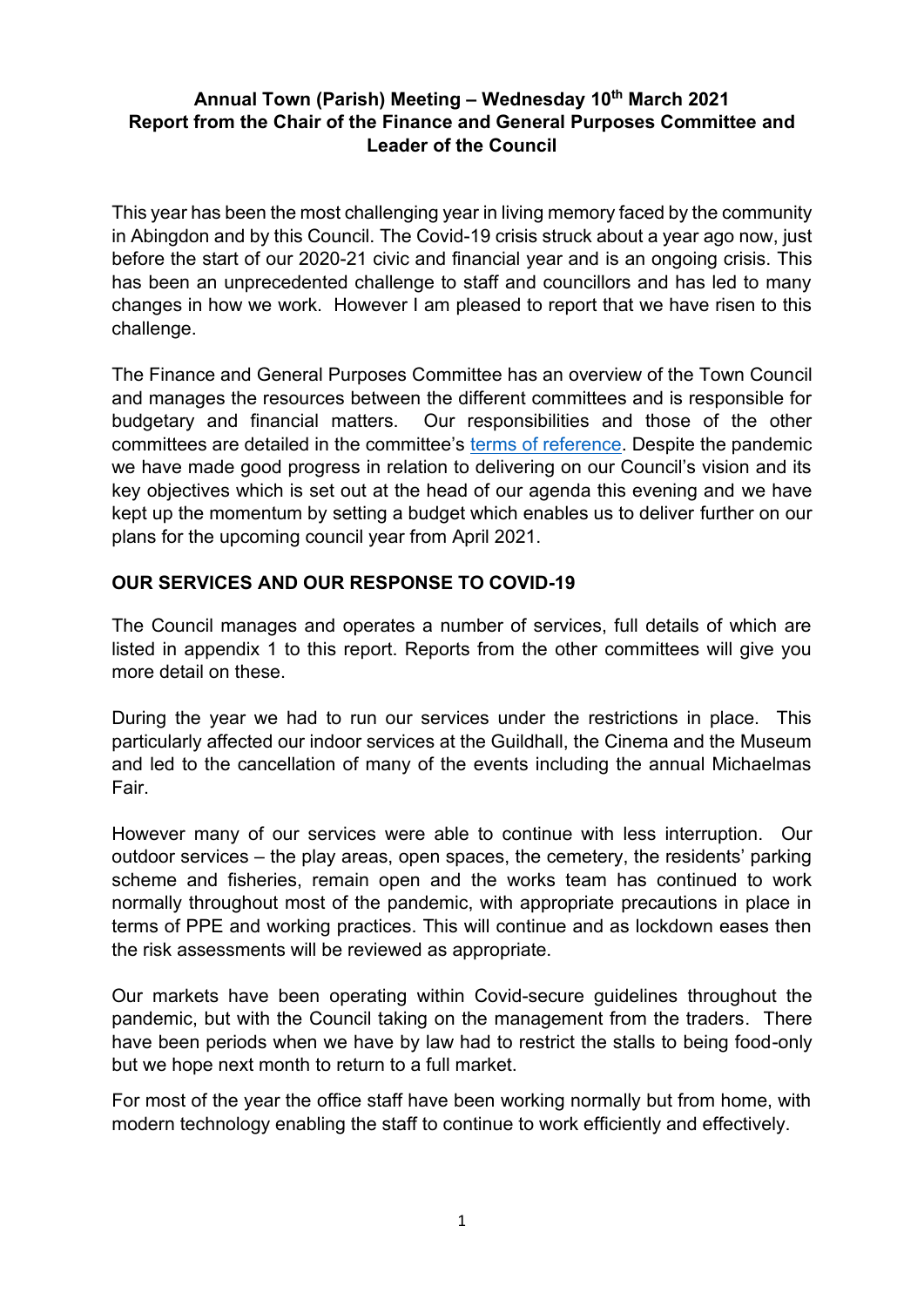Since the start of the pandemic we have worked in partnership with the local community to support residents through this period. This work has been led by the Covid- response group and amongst the work undertaken was:

• Working in partnership with the Abingdon Coronavirus Response Group, including providing 500 tabards to help identify members of the Group and assisting with administrative work. In a Facebook post in April 2020 they stated: *''Another HUGE and long overdue THANK YOU to the Abingdon-on-Thames Town Council. These guys have bent over backwards to help us. Not only have they given us shedloads of time helping with admin (turns out you need a lot of spreadsheets, forms, databases and organisation in order to set up and safely run a town-wide response within a month*  $\mathcal{B}(2)$ *. They've also FULLY funded soon-to-arrive branded high vis jackets and hand sanitiser for volunteers, to reassure residents who we are, help with accessing shopping, and ensure we can all be hygienic as we deliver.*

*They've also just been really nice, kind, encouraging and helpful which is worth its weight in gold!''*

- Assisting other groups such as AbiMeds with printing and the "Abingdon Fridge" with a new fridge.
- Early in the pandemic, printing 1,500 information cards giving contact details for local support in relation to Covid-19.
- Dedicated information section on our website.
- Regular updates in the Town Crier magazine.
- Provision of a Covid support grants scheme.
- Working with Christ's Hospital of Abingdon who have recently funded an initiative that enables schools to provide every child in Abingdon access to the equipment they need to effectively carry out home learning during the pandemic, and beyond, providing 143 laptops or tablets.

Covid-19 has had a major devastating impact on Abingdon residents and as we move into the next phase of the pandemic the Council is considering its response so we continue to support to the community.

# **STAFFING**

To deliver our services we require staff and this accounts for 37.2% of our budget. We have increased staff capacity this year, knowing that new development is set to increase the number of homes in Abingdon by over 1,000 in the next three or four years. This will more than cover the cost for increased staffing but more importantly it gives us the capacity to service these communities from the start. This is part of our approach to budgeting over the longer-term rather than just twelve months ahead.

We currently employ 12 full time and 13 part time staff.

We are committed to paying the living wage. We do not discriminate based on age or sex, we pay staff under 25 the living wage and we reward experience though our increment scheme. Our staff retention rate is very good and this year our Assistant Town Clerk Steve Rich retired after 19 years' service and when the current phase of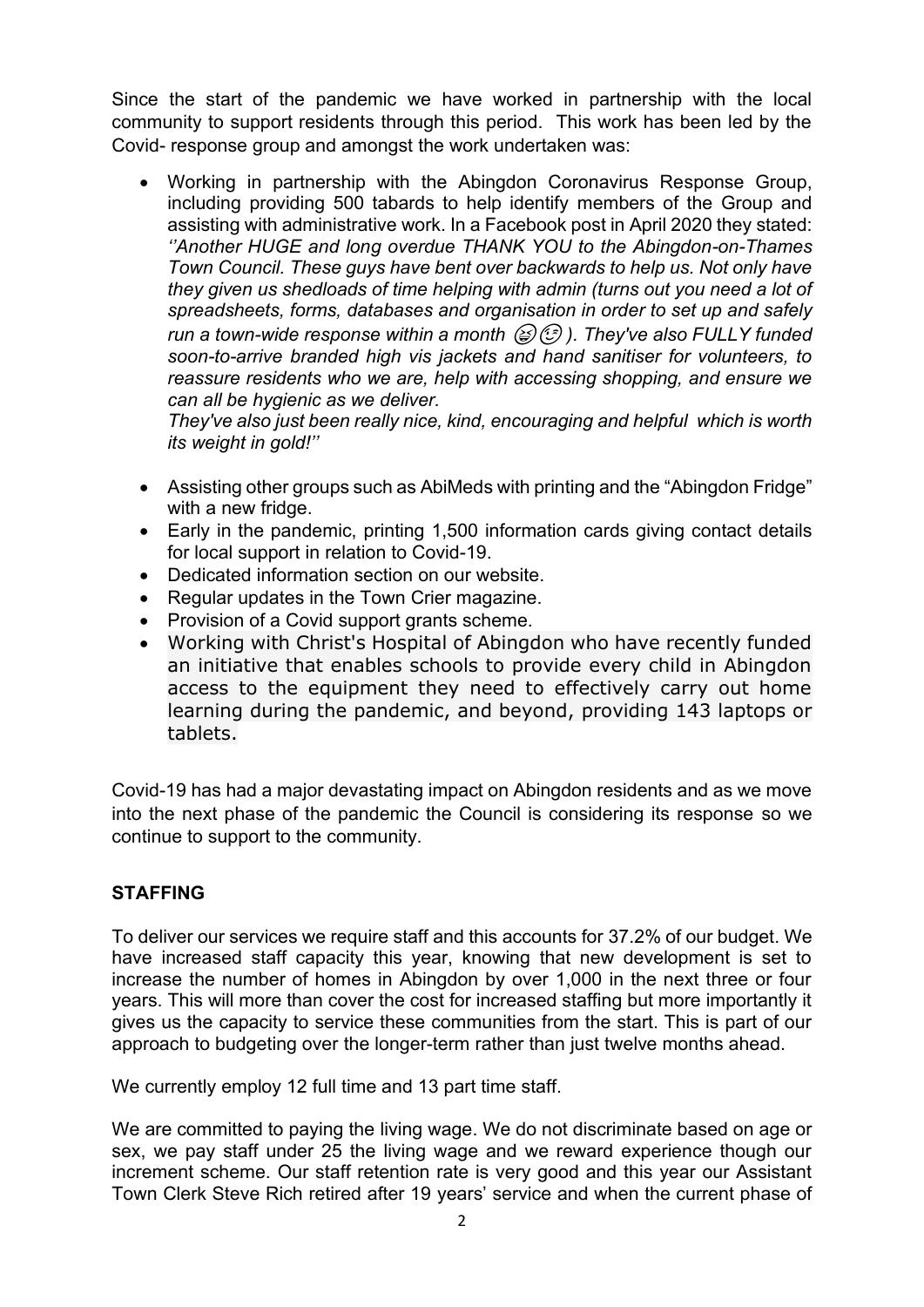the pandemic eases we hope to have an event at which we formally thank him. I am also very pleased that this year we have promoted five members of staff to take on more senior roles.

Our gender pay gap this year is 3% in favour of women and the ratio between the highest and lowest paid members of staff is 3.25.

### **SERVICE AND ASSET MANAGEMENT**

We continue to identify efficiency improvements to improve services and save money.

We have this year rolled out our [procurement policy](https://www.abingdon.gov.uk/system/files/sites/default/files/towncouncil/procurement_policy_sep_2020.pdf) and investment strategy as part of our commitment to manage our finances well.

We have modernised our payment processes. this year we will bring in options for residents to pay fees by card, online and by phone. This is indicative of our commitment to fiscal responsibility, modernisation and efficiency.

We will continue to keep our assets in a good state of repair and will continue to improve the Guildhall building to make it both financially and ecologically more sustainable. Already capital investment last year in the Guildhall building is reflected as a revenue saving in energy in this year and all subsequent years' budgets. Although the payback will take several years, this does not deter us from investing in this way as long-term planning rather than a quick political pay back is this council's approach.

We are committed to improving biodiversity and considering the climate emergency in our stewardship of the green areas.

This council is committed to working with other authorities to respond to this, for example we have offered our staff and buildings for use via the local resilience framework and we are offering grants and administrative support to community volunteers.

#### **OUR PLANS FOR 2021-22**

On 27 January we approved [the budget for next financial year.](https://www.abingdon.gov.uk/system/files/sites/default/files/towncouncil/2021-22_budget_summary.pdf) Putting together this budget has not been easy. We do not know how the Covid crisis will play out this year. We are budgeting for what we are certain to need from precept. We do not want to take more than we have to in council tax and have tried to minimise the rise but in case the pandemic does continue far into the new budget year we have estimated a maximum that could be necessary and put it in as a figure to be drawn from reserves as needed.

The main impact of Covid upon our budget is loss of revenue but as I detailed above it has been necessary to increase spending on matters such as the Monday market, security of buildings and supporting staff and councillors to work remotely along with funding for Covid related grants to help the community support each other.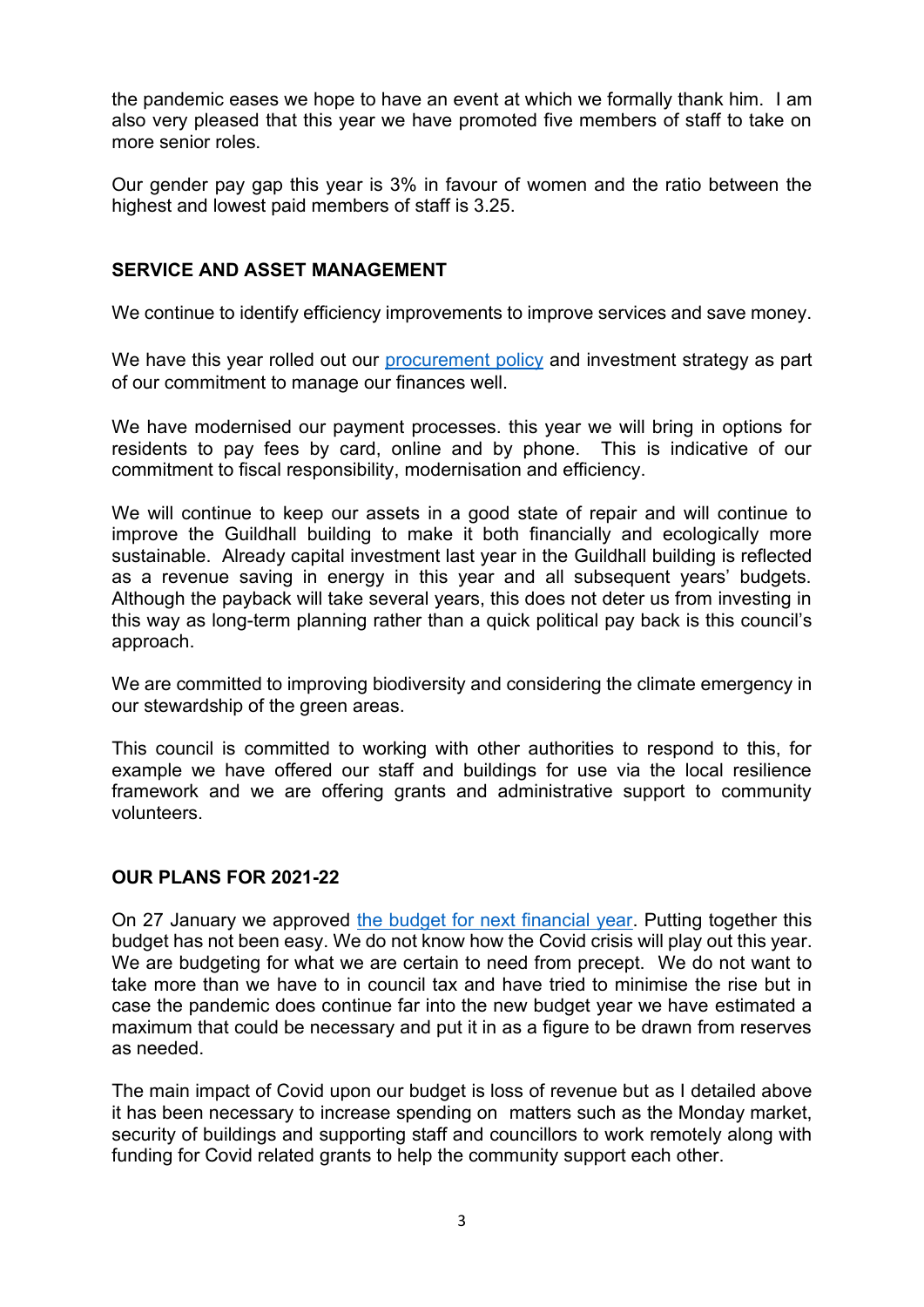When we can we work with community partners such as with Christ's Hospital on the scheme to enable schools to provide a laptop to every child that needs one. This reflects the Town Council's core mission to work with community partners to support those who are vulnerable and in need and to create opportunities to increase social inclusivity.

This strand has been woven thought this budget.

### **SUPPORTING OUR COMMUNITY**

The impact of the pandemic since March has intensified issues such as domestic violence, parents' mental health and alcohol and substance abuse – all factors that put children at greater risk. When schools and other places children normally go are closed, the most vulnerable children become invisible. I am therefore pleased to say that we will continue to provide the core funding for Abingdon Carousel Family Centre for their work supporting families with young children.

We know that for some the pandemic has meant a reduction or even loss of income for many. We are committed to continuing our support for Abingdon Citizens' Advice, who can offer help navigating the complex world of benefits claims, advise on rent and tenancy matters and the myriad problems which have grown because of the Covid crisis.

We will continue to support Be Free Young Carers to help support their work with children who have the extra load of caring for an immediate family member on a daily basis. During lockdown, when we add isolation to needing to provide care for a relative, I think it is self-evident why it is so important to support these children.

We are working with the community to create a neighbourhood plan in order to meet our objective to develop a resilient, sustainable town which will provide a home for residents now and in the future. This gives residents rather than the council a say in future development of this town. I am pleased to report you will hear from the Chair of the Steering Group shortly regarding the progress which is being made.

When children cannot access sports clubs or do P.E. at school, when adults are not walking as part of their commute and cannot go to gym or fitness classes - our recreation areas become more important than ever. We will continue to maintain them and have a budget bid to add an additional £20,000 of capital money to the reserve for playground and outdoor gym equipment with a view to enhancing some of our areas used for exercise and leisure which is so important for the physical and mental health of our residents.

We also set aside £5,000 to seed fund a community project to raise funds to install a bandstand in honour of the Platinum Jubilee of Queen Elizabeth II. This is very different to our other budget bids but we believe it is important to still look forward with positivity - for these troubling times will not be forever. We want Abingdon to emerge from the present crisis as a vibrant town with cultural and leisure opportunities. This is a beacon of hope to bring people together and supporting community arts. Again you will hear more about the launch of this project later in the meeting.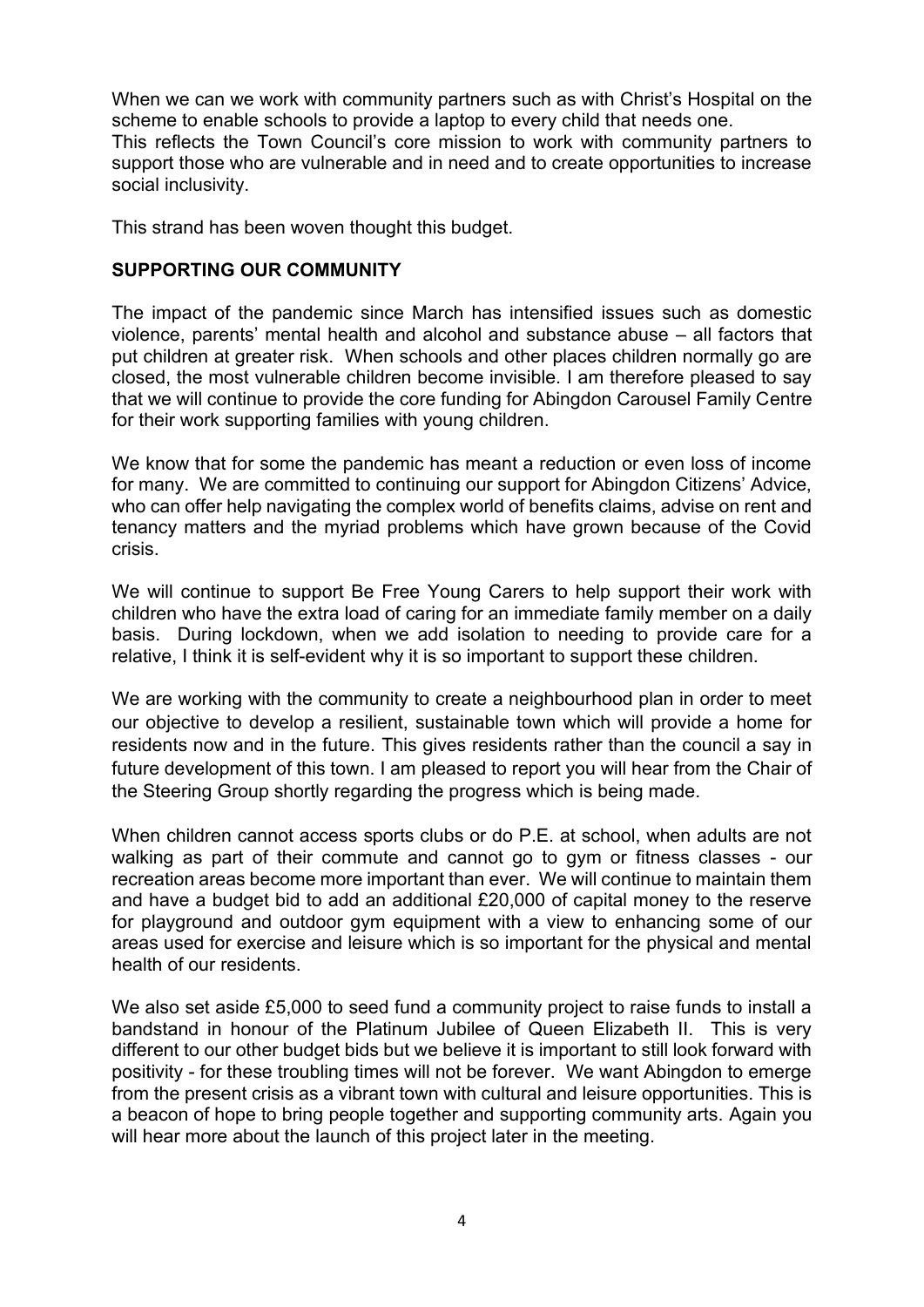Responding to the climate emergency is a major priority. We have ambitious targets to reduce our carbon emissions and are using our resources to deliver this objective in a sensible way. In many cases this will save us money in the long term.

We continue to budget for capital expenditure which will bring long term revenue savings. including investing in our buildings. To do this we have increased the budget for the fabric of our buildings and will use reserves if the anticipated revenue savings are greater that then potential interest on reserves. This year we have replaced the boilers in the Guildhall Complex of buildings, as detailed in the report from that Committee and other initiatives we are progressing include: replacing the badly insulated Abbey Hall roof; introducing solar panels; switching to LED lighting and more double glazing. With 70% of our energy costs relating to the Guildhall, addressing the problems of this building is our most urgent action in addressing the climate emergency.

## **YOUTH SERVICES**

Youth services have not traditionally been part of this council's remit. However, we have watched as decreasing levels of government funding for youth support have slashed budgets for all kinds of reasons. We have watched as the NHS has defunded the Children and Adolescent Mental Health Services and we have watched as schools take on ever more complex issues outside of tradition learning and teaching.

I am not talking about young people not getting a new ping pong table for the youth club or missing out on a trip, I am talking about vital support for vulnerable young people, support for students with additional needs and a crisis in young people's mental health as they navigate a world way more complicated that the one I grew up in.

And that was before the Covid crisis struck.

Imagine being in your final year of school having worked towards exams that would no longer be sat and then being asked to make decisions about your future. Imagine that you were expecting to look for work to a course but instead found yourself in lockdown. How do you start a first job, or commence university or a vocational course? How do you contribute to society when you are shut away at home? What if home is not a safe haven, or you have to care for younger siblings not at school so your parents can still work, or you have to care for your parent and the only place you can go for information and socialising is the internet where not everyone has good intentions and not everything is true?

A couple of months ago, the Prince's Trust annual survey of young people's happiness and confidence returned the worst findings in its 12-year history. Jonathan Townsend, the trust's UK chief executive. said "The pandemic has taken a devastating toll on young people's mental health and wellbeing. Many believe they are missing out on being young and sadly we know that the impact of the pandemic on their employment prospects and overall wellbeing could continue far into their futures." More than half said they always or often felt anxious, rising to 64% among those not in work, education or training.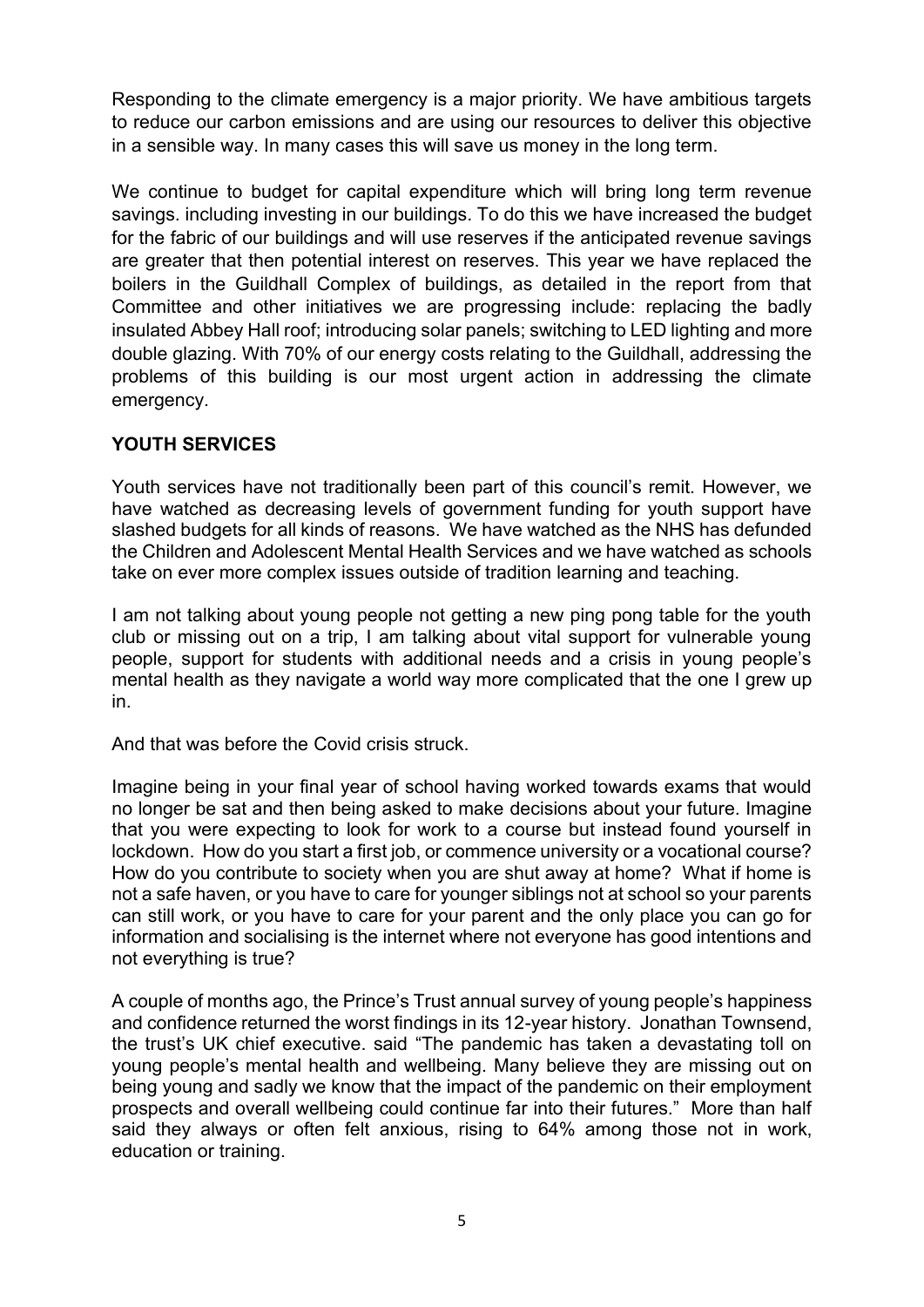I call upon Oxfordshire County Council to reinstate adequate funding for youth services but in the meantime we have created a new budget of £30,000 for supporting young people. We plan to work with community partners with Abingdon Bridge and Damascus taking a lead to develop ways of supporting young people in this town.

Alongside this, we will be setting up a youth forum or youth council - the details will be decided by the young people themselves; we are not telling them what to do. We are committed to listening to what comes out of this and taking it into account when we set this council's plans. We have been working with the Abingdon Bridge and the DAMASCUS project on this and I am pleased that we will received a presentation and updated from Gary and Roxy at agenda item 8.

### **THE COUNCIL TAX**

The budget we have agreed for 2021/22 continues to deliver the town's services, reflecting the additional pressures caused by Covid-19 and to invest more in young people for the annual sum of £140.60 for a Band D property, about 38.5 pence a day.

### **CONCLUSION**

I would like to conclude by thanking all the councillors, staff and volunteers for their dedicated hard work. This has been a busy year for the Council and I am aware that the coming year will prove to be just as challenging.

Councillor Samantha Bowring Chair Finance and General Purposes Committee/ Leader of the Council 9 March 2021